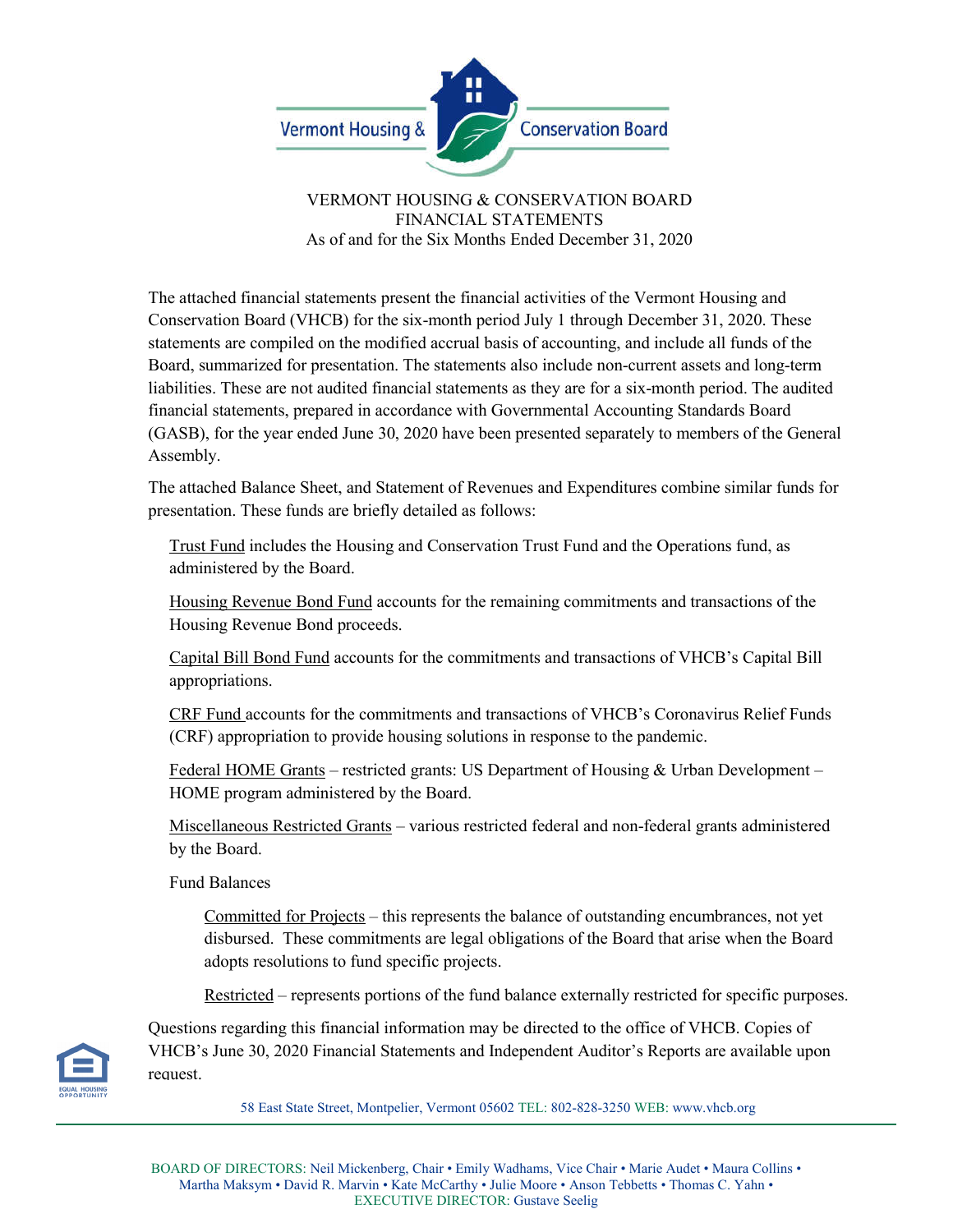## Vermont Housing Conservation Board Balance Sheet As of 12/31/2020

|                                   |             |              |                   |                  |              | Miscellaneous<br>Restricted |             |
|-----------------------------------|-------------|--------------|-------------------|------------------|--------------|-----------------------------|-------------|
|                                   |             | Housing      | Capital Bill      |                  | Federal HOME |                             |             |
|                                   | Trust       | Revenue Bond | <b>Bond Funds</b> | <b>CRF</b> Funds | Grants       | Grants                      | Total       |
| Assets                            |             |              |                   |                  |              |                             |             |
| Cash                              |             |              |                   |                  |              |                             |             |
| Cash Accounts                     | 223,111     |              |                   |                  |              |                             | 223,111     |
| <b>State Accounts</b>             | 15,421,974  | 8,509,427    |                   |                  |              | 2,448,137                   | 26,379,538  |
| <b>Total Cash</b>                 | 15,645,085  | 8,509,427    |                   |                  |              | 2,448,137                   | 26,602,649  |
| Other Assets                      |             |              |                   |                  |              |                             |             |
| Due from other funds              | 1,019,483   | 2,017        |                   |                  |              | 604,556                     | 1,626,056   |
| Loans Receivable                  | 155,441,672 |              |                   |                  | 69,280,431   | 14,719,863                  | 239,441,966 |
| Due from State of Vermont         | 250,500     |              | 9,138,526         | 75,545           |              | 2,500                       | 9,467,070   |
| <b>Grants Receivable</b>          |             |              |                   |                  | 125,744      | 990,373                     | 1,116,116   |
| Anticipated Grant Revenue         |             |              |                   | 1,366,315        | 4,652,487    | 10,028,139                  | 16,046,941  |
| Miscellaneous receivables &       | 14,642      |              |                   |                  |              | 140,320                     | 154,962     |
| Prepaids                          |             |              |                   |                  |              |                             |             |
| <b>Total Other Assets</b>         | 156,726,298 | 2,017        | 9,138,526         | 1,441,860        | 74,058,661   | 26,485,750                  | 267,853,111 |
| <b>Total Assets</b>               | 172,371,383 | 8,511,444    | 9,138,526         | 1,441,860        | 74,058,661   | 28,933,887                  | 294,455,760 |
| Liabilities and Fund Equity       |             |              |                   |                  |              |                             |             |
| Liabilities                       |             |              |                   |                  |              |                             |             |
| Accrued liabilities & payables    | 231,742     |              |                   |                  |              |                             | 231,742     |
| Due to other funds                | 852,736     |              |                   | 75,545           | 67,955       | 629,819                     | 1,626,055   |
| Due to State of Vermont           |             |              |                   |                  | 88,177       | 433,115                     | 521,291     |
| Deferred revenue - loans          | 155,441,672 |              |                   |                  | 69,280,431   | 14,173,168                  | 238,895,271 |
| Anticipated grants committed      |             |              | $\blacksquare$    | 1,366,315        | 4,622,098    | 10,266,884                  | 16,255,298  |
| Long-term debt                    |             |              |                   |                  |              | 546,695                     | 546,695     |
| <b>Total Liabilities</b>          | 156,526,151 |              | $\overline{a}$    | 1,441,860        | 74,058,661   | 26,049,681                  | 258,076,352 |
| <b>Fund Balances</b>              |             |              |                   |                  |              |                             |             |
| <b>Committed for Projects</b>     | 10,737,327  | 8,236,444    | 7,415,215         |                  |              | 1,380,263                   | 27,769,249  |
| Restricted                        | 5,107,905   | 275,000      | 1,723,311         |                  |              | 1,503,942                   | 8,527,306   |
| <b>Total Fund Balances</b>        | 15,845,232  | 8,511,444    | 9,138,526         |                  |              | 2,884,206                   | 36,379,408  |
| Total Liabilities and Fund Equity | 172,371,383 | 8,511,444    | 9,138,526         | 1,441,860        | 74,058,661   | 28,933,887                  | 294,455,760 |